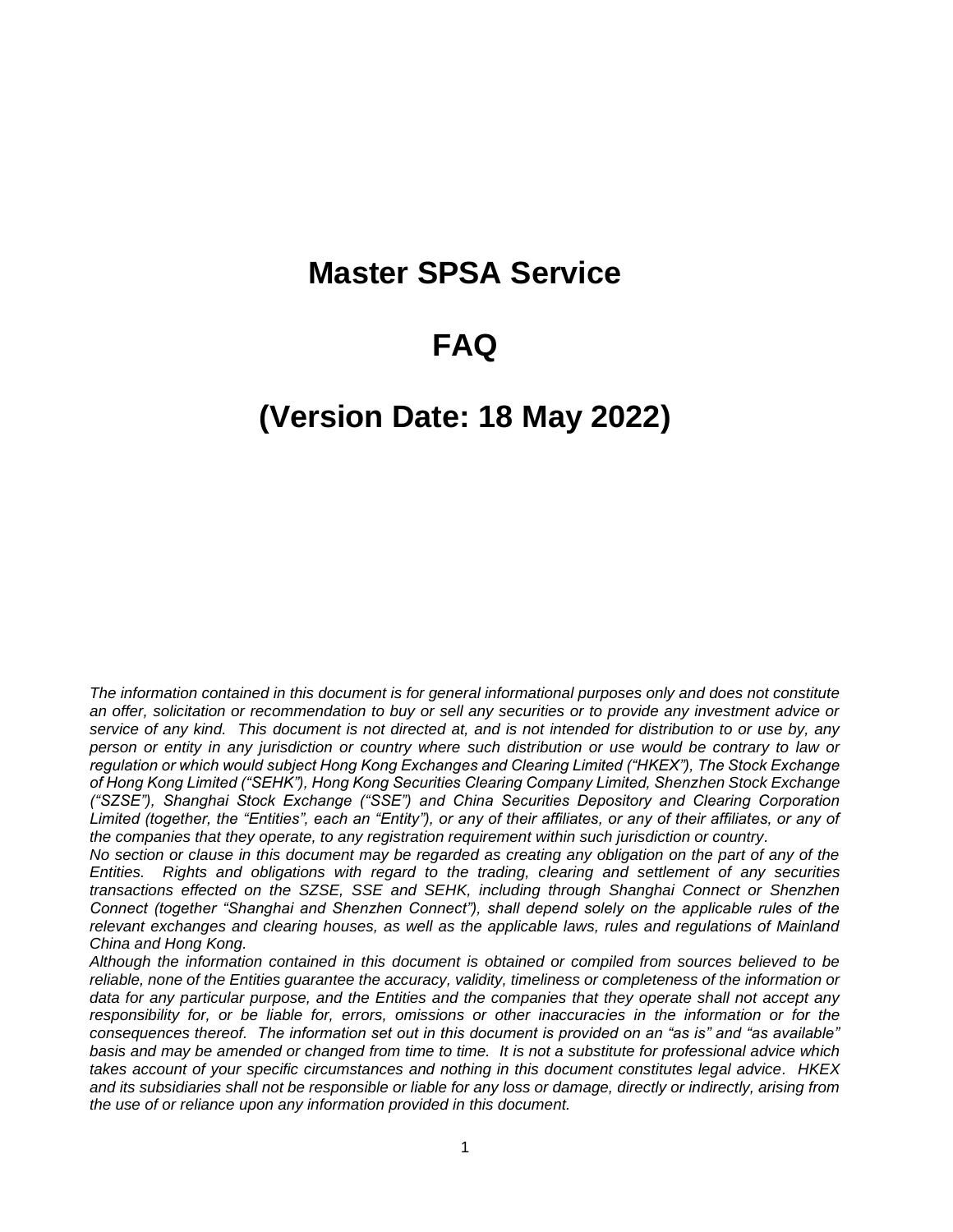# **Part 1: GENERAL**

# **1.1 What is Master SPSA ("Master Special Segregated Account") Service?**

Master SPSA Service is an optional service introduced to facilitate the trading efficiency of the Shanghai and Shenzhen Connect. An entity (e.g. fund manager, asset manager, investment manager, etc.) which owns and/or maintains more than one [SPSA](https://www.hkex.com.hk/Services/Settlement-and-Depository/Special-Segregated-Account-Services?sc_lang=en) with one or multiple Custodian Participants or General Clearing Participants which are non-Exchange Participants ("non-EP GCPs") are eligible to apply for the Master SPSA Service. Upon successful application, a Master SPSA Holder ID (FXXXXX) will be assigned to such entity as a "Master SPSA Holder" and a unique 6-digit Master SPSA ID. The Master SPSA Holder can then map the existing unique 6 digit SPSA investor identification numbers assigned by CCASS ("SPSA ID") to the assigned Master SPSA ID, and designate at most 20 China Connect Exchange Participants ("CCEPs") as its executing brokers for such Master SPSA ID. Once all required mappings are completed, the Master SPSA ID can be used for pre-trade checking for Northbound sell orders at the aggregate level. The following diagram shows how the Master SPSA Service works:



## **1.2 What is a Master SPSA ID?**

 $\ddot{\phantom{a}}$ 

A Master SPSA ID is a unique 6-digit investor identification number assigned by HKSCC to a Master SPSA Holder for the purpose of mapping its SPSAs maintained with one or multiple Custodian Participants and/or non-EP GCPs, allowing the selling of China Connect Securities (including Special China Connect Securities) <sup>1</sup> at the aggregate level. Master SPSA ID and the SPSA ID are in the same format (i.e. 6 digits) and are used for the same purpose of pre-trade

<sup>1</sup> For the list of eligible China Connect Securities (including Special China Connect Securities), please refer to:

[https://www.hkex.com.hk/Mutual-Market/Stock-Connect/Eligible-Stocks/View-All-Eligible-](https://www.hkex.com.hk/Mutual-Market/Stock-Connect/Eligible-Stocks/View-All-Eligible-Securities?sc_lang=en)[Securities?sc\\_lang=en](https://www.hkex.com.hk/Mutual-Market/Stock-Connect/Eligible-Stocks/View-All-Eligible-Securities?sc_lang=en)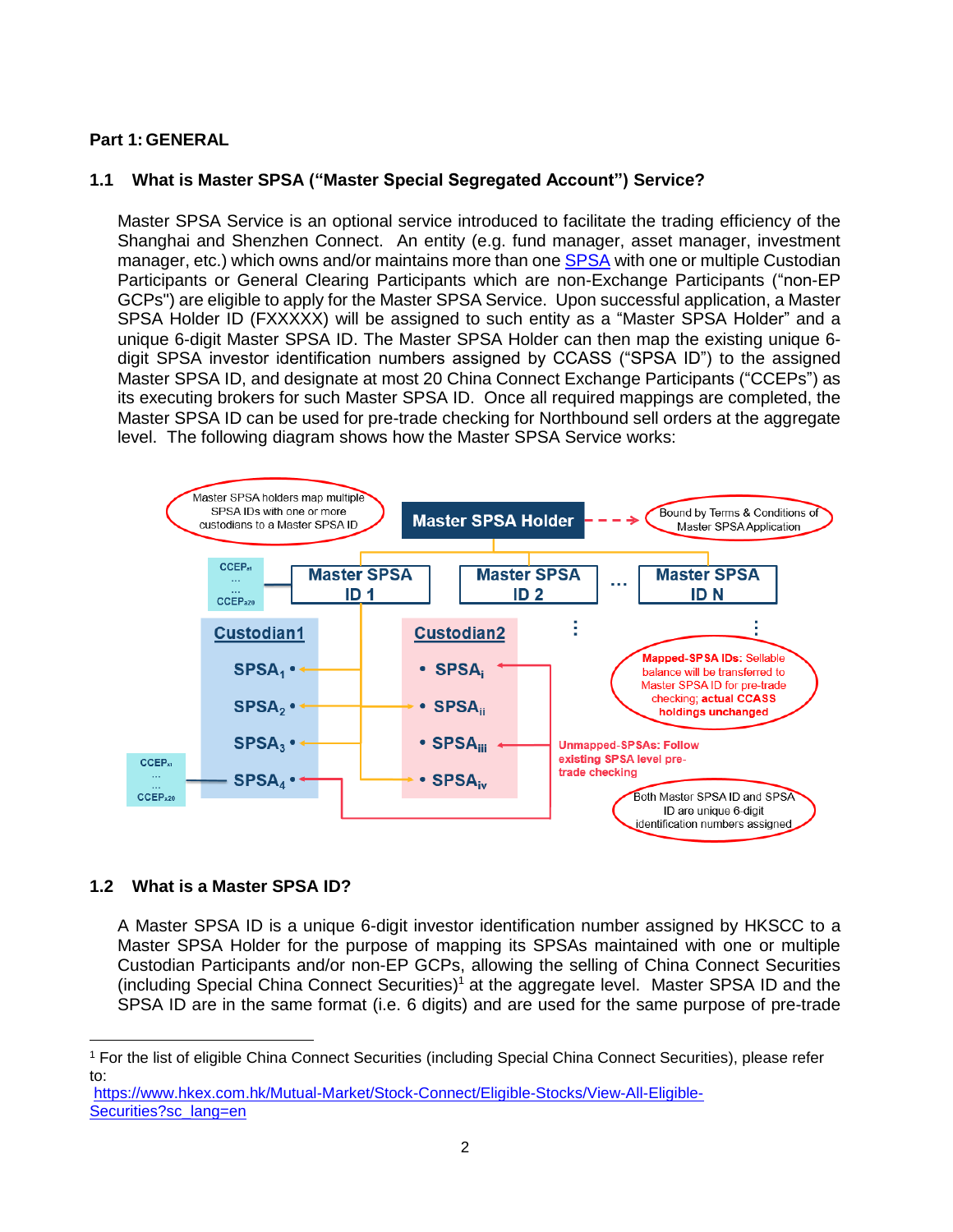checking of the selling of China Connect Securities. Whichever the case is, a CCEP who is authorised by its clients, i.e. fund managers, to use a Master SPSA ID or SPSA ID to execute orders of China Connect Securities should input the corresponding Master SPSA ID or SPSA ID in the sell orders for pre-trade checking purpose.

## **1.3 What is the difference between a Master SPSA ID and a Broker-to-Client Assigned Number ("BCAN")?**

Same as an SPSA ID, a Master SPSA ID is used for pre-trade checking purpose. BCAN, on the other hand, is used for market monitoring and surveillance purpose. A CCEP designated by a Master SPSA Holder as an executing broker should note that all NB sell orders placed on behalf of the Master SPSA Holder should be tagged with (a) Master SPSA ID for pre-trade checking; and (b) the applicable BCAN, which will be used for market monitoring and surveillance purpose.

It should be noted that the adoption of Master SPSA Service should not affect the existing BCANs that have been in use. Once a BCAN is set up for an investor at a CCEP, the CCEP is required to comply with China Connect rules and tag orders from that investor using the BCAN in a consistent manner.

## <span id="page-2-0"></span>**1.4 How may the BCAN set up at a CCEP affect the use of Master SPSA Service by a fund manager?**

A Master SPSA Holder may assign any CCEP as its designated executing broker and map such CCEP to a Master SPSA ID, whether the CCEP sets up the Master SPSA Holder's BCAN at the fund manager level or at the fund level.

If, however, any CCEP to be mapped to a Master SPSA ID has assigned BCAN at the fund level, the Master SPSA ID can only be used exclusively for a particular fund designated by the Master SPSA Holder. For example, if Fund Manager X intends to map CCEP Y for using the Master SPSA Service and CCEP Y has assigned BCAN at the fund level for Fund A, Fund B and Fund C managed by Fund Manager X, Fund Manager X will need to apply for three separate Master SPSA IDs and each Master SPSA ID shall be used exclusively for Fund A, Fund B and Fund C respectively (i.e. Master SPSA ID 1 for Fund A, Master SPSA ID 2 for Fund B and Master SPSA 3 for Fund C). Only those SPSAs which exclusively maintain holdings of China Connect Securities of the designated fund can be mapped to the relevant Master SPSA ID. In the above example, if a SPSA maintains holdings of China connect Securities of both Fund A and Fund B, such SPSA cannot be mapped to either Master SPSA ID 1 or Master SPSA ID 2. Fund Manager X will also need to indicate the name of the fund for which a Master SPSA ID will be used exclusively in the application form.

If all the CCEPs to be mapped to a Master SPSA ID have assigned BCAN at the fund manager level, there will be no restriction on the SPSAs to be mapped to the Master SPSA ID, i.e. in the above example, instead of assigning BCAN at the fund level, CCEP Y has assigned BCAN at Fund Manager X. In that case, Fund Manager X may apply for one Master SPSA ID and even though a SPSA maintains holdings of China Connect Securities of both Fund A and Fund B, such SPSA can be mapped to that Master SPSA ID.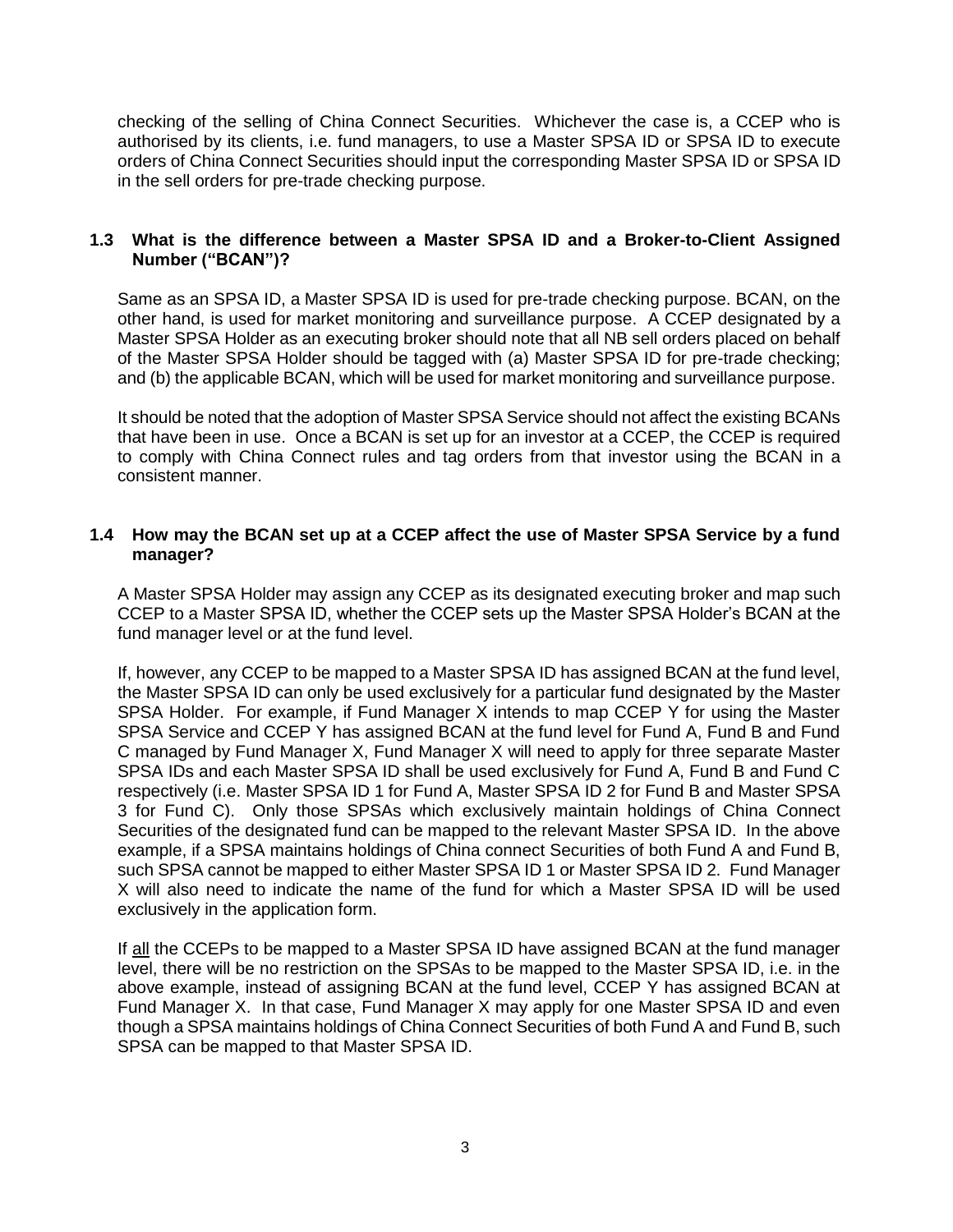# **Part 2: APPLICATION**

## **2.1 Who is eligible to apply for the Master SPSA Service?**

Master SPSA Service is an optional service provided to the market. In order to be a Master SPSA Holder, an entity (e.g. fund manager, asset manager, investment manager, etc.) must:

- maintain two or more SPSAs with one or multiple Custodian Participants and/or non-EP GCPs;
- agree on the [Terms and Conditions](https://www.hkex.com.hk/-/media/HKEX-Market/Mutual-Market/Stock-Connect/Reference-Materials/Master-SPSA-Service/Terms_and_Conditions_of_the_Services_for_Master_SPSA_Holder.pdf?la=en) of the Services for Master SPSA Holder;
- be of good financial standing and integrity; whether or not a company is of good financial standing and integrity would be determined on a case-by-case basis taking into account all relevant factors at the relevant time. Factors that would be taken into account include: whether a company is validly existing and of good standing, without any event of bankruptcy, liquidation, winding up or be a subject of adverse finding by any competent authority.

For any CCEPs or China Connect Clearing Participants ("CCCP") who would like to apply for the Master SPSA service, they will be in the capacity as a Master SPSA Holder and subject to the Terms and Conditions of the Services for Master SPSA Holder.

## **2.2 How to apply for the Master SPSA Service? (Updated as of 18 May 2022)**

An applicant shall take the following steps to prepare for the application:

- Read the [Terms and Conditions](https://www.hkex.com.hk/-/media/HKEX-Market/Mutual-Market/Stock-Connect/Reference-Materials/Master-SPSA-Service/Terms_and_Conditions_of_the_Services_for_Master_SPSA_Holder.pdf?la=en) of the Services for Master SPSA Holder
- Work with Custodian Participants and/or non-EP GCPs (or global custodians if needed) to prepare for a full list of SPSAs to be mapped under each Master SPSA ID
- Determine a list of designated CCEPs to be assigned as its executing brokers for the Master SPSA ID (at most 20 CCEPs can be assigned) and complete the account opening process with these CCEPs
- Prepare for the technical set-up for the Internet Report Access Platform (iRAP) user account(s) (see instruction/description [here\)](https://www.hkex.com.hk/-/media/HKEX-Market/Mutual-Market/Stock-Connect/Reference-Materials/Master-SPSA-Service/HKSCC_Internet_Report_Access_Platform_(iRAP)_Technical_Guide.pdf?la=en)

To apply for the Master SPSA Service, an applicant is required to submit the following:

- A duly signed ["Master SPSA Holder Application](https://www.hkex.com.hk/-/media/HKEX-Market/Mutual-Market/Stock-Connect/Reference-Materials/Master-SPSA-Service/Master_SPSA_Holder_Application_or_Change_of_Details_Form.pdf?la=en) or Change of Details Form"
- Applicant's business registration (or its equivalent);
- Board Resolution [\[Sample\]](https://www.hkex.com.hk/-/media/HKEX-Market/Mutual-Market/Stock-Connect/Reference-Materials/Master-SPSA-Service/Board_Resolution_(sample)__Admission_of_Master_SPSA_Holder.pdf?la=en) for authorisation of authorised person to execute and sign on behalf of the applicant all relevant documents, including the Master SPSA Holder Application/Change of Details Form, Registration Form for Internet Report Access Platform (iRAP), [Client Connect Delegated Administrator Right Application / Maintenance](https://www.hkex.com.hk/-/media/HKEX-Market/Services/Next-Generation-Post-Trade-Programme/Client-Connect-Delegated-Administrator-Rights-Application_Maintenance-Form.pdf?la=en)  [Form,](https://www.hkex.com.hk/-/media/HKEX-Market/Services/Next-Generation-Post-Trade-Programme/Client-Connect-Delegated-Administrator-Rights-Application_Maintenance-Form.pdf?la=en) in relation for using the Master SPSA service of HKSCC;
- [Signature specimen;](https://www.hkex.com.hk/-/media/HKEX-Market/Mutual-Market/Stock-Connect/Reference-Materials/Master-SPSA-Service/List_of_Authorised_Signatories_with_Specimen_Signatures__Master_SPSA_Holder.pdf?la=en) and
- The use of direct bank in or other electronic payment methods covering the one-off application fee of HK\$50,000 per Master SPSA ID applied.

Bank : The HK and Shanghai Banking Corporation Limited Name : Hong Kong Securities Clearing Company Limited Account no. : 600-398168-004 For Faster Payment System (FPS): input FPS email address [scdn@hkex.com.hk](mailto:scdn@hkex.com.hk)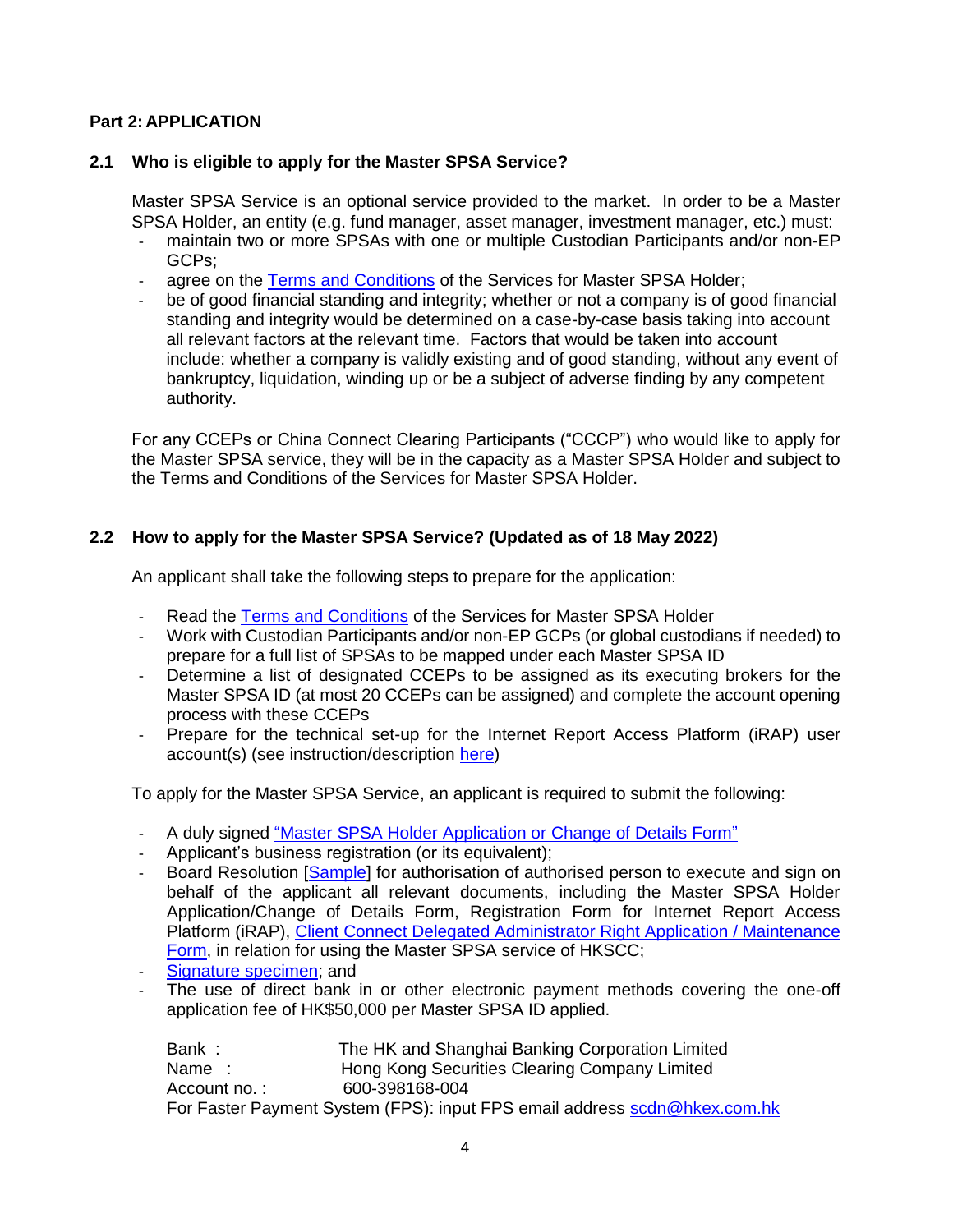Upon set-up of Client Connect Delegated Administrator Rights, Master SPSA Holder can submit the Master SPSA ID to SPSA Mapping Maintenance Request (eService AC7) and Master SPSA ID and Executing Broker Maintenance Request (eService AC8) via Client Connect.

The Terms and Conditions of the Services for Master SPSA Holder are bilaterally binding between the Master SPSA Holder and HKSCC. CCEPs and Custodian Participants or the Non-EP GCPs should engage the Master SPSA Holder in other contractual arrangement if they see appropriate, relevant to the use of the Master SPSA service.

## **2.2a What is HKEX Client Connect eService? Which eServices are now available for Master SPSA service? (Updated as of 17 August 2020)**

The Client Connect provides access to HKEX services through a secured web-based user interface. It enhances the HKEX service offering by digitizing the majority of paper-based services and has become the mandatory channel to submit digitalized requests when related eService is available. Two eServices for Master SPSA Service are now available on Client Connect.

| eService ID & Name |                                                                                    | Available under business rights |
|--------------------|------------------------------------------------------------------------------------|---------------------------------|
| AC7                | Master SPSA ID to SPSA Mapping<br>Maintenance Request                              | EU MSPSA                        |
| AC <sub>8</sub>    | Master SPSA ID & Designated Executing<br><b>Broker Mapping Maintenance Request</b> | <b>EU MSPSA</b>                 |

Please refer to [Section 4 of the Client Connect User Manual](https://www.hkex.com.hk/Services/Next-Generation-Post-Trade-Programme/Client-Connect/User-Manual?sc_lang=en) for the details of eService AC7 and AC8 for Master SPSA ID mapping.

Master SPSA Holders (e.g. fund managers, asset managers or investment managers) are reminded to sign-up for Client Connect by submitting the completed [Client Connect Delegated](https://www.hkex.com.hk/-/media/HKEX-Market/Services/Next-Generation-Post-Trade-Programme/Client-Connect-Delegated-Administrator-Rights-Application_Maintenance-Form.pdf?la=en)  [Administrator Rights Application / Maintenance Form.](https://www.hkex.com.hk/-/media/HKEX-Market/Services/Next-Generation-Post-Trade-Programme/Client-Connect-Delegated-Administrator-Rights-Application_Maintenance-Form.pdf?la=en) Once on-boarded, Client Connect Delegated Administrators (CCDAs) should set up their corresponding business users as soon as possible as the Client Connect processing has to be performed by business users. CCDAs can make use of the [Client Connect webpage](https://www.hkex.com.hk/Services/Next-Generation-Post-Trade-Programme/Client-Connect?sc_lang=en) to know about the general operations of Client Connect.

## **2.3 What is the application fee for Master SPSA Service?**

A one-off application fee of HK\$50,000 per Master SPSA ID applied will be imposed. Such fee is payable when an applicant submits the "Master SPSA Holder Application/Change of Details Form". If the application is unsuccessful, application fee will be refunded to the applicant.

#### **2.4 How many Master SPSA IDs can each Master SPSA Holder apply for?**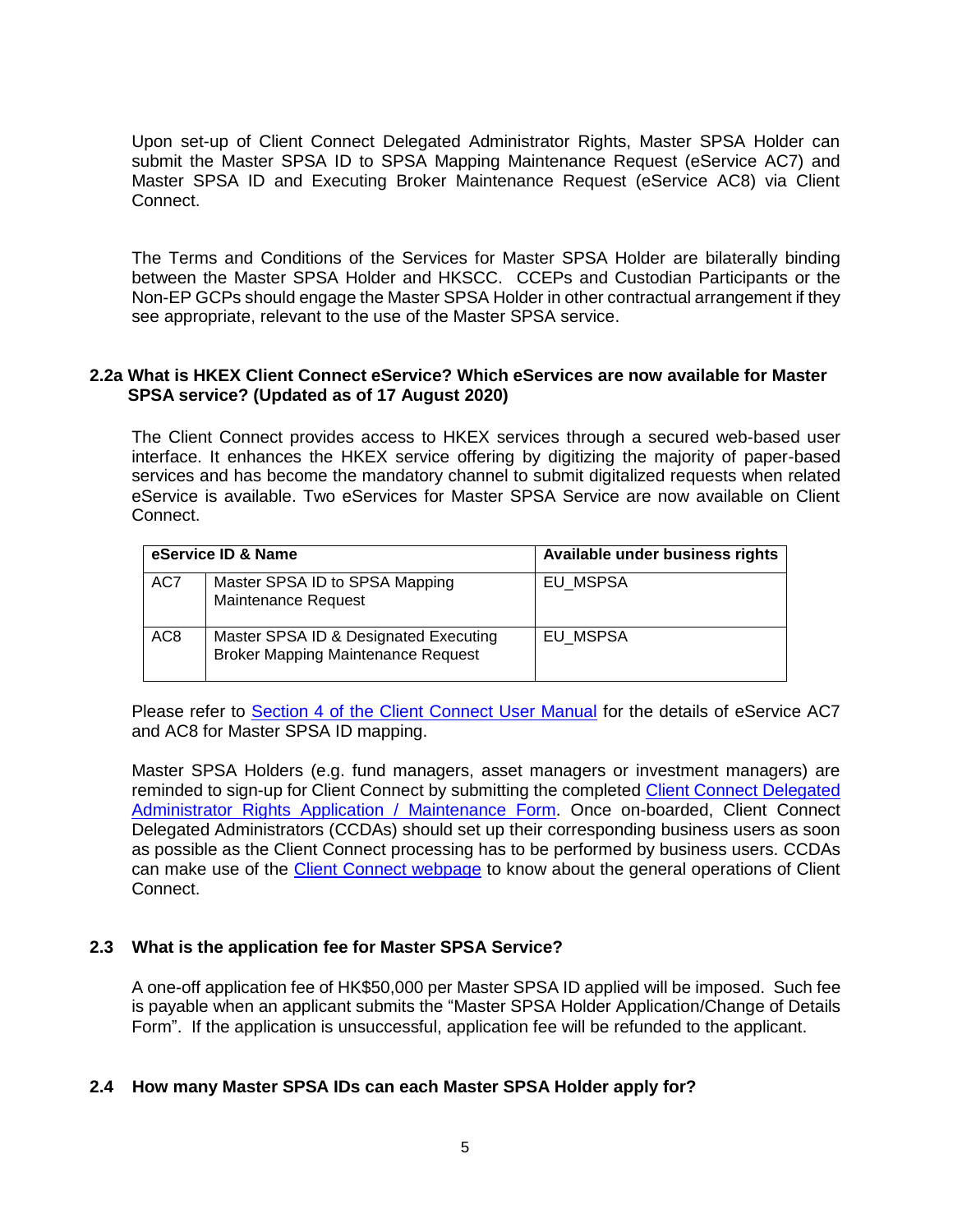There is no limit imposed but it is strongly recommended that a Master SPSA Holder should only apply for Master SPSA IDs on a need basis to ensure an efficient structure in using the Master SPSA Service.

On the Master SPSA Holder Application/Change of Details Form, applicant can indicate the number of Master SPSA ID for the application.

#### **2.5 How long does it take to process the Master SPSA Service application?**

After receiving all the required supporting documents, HKSCC will process the application and notify the applicant by email if the application for the Master SPSA ID is successful or not. HKSCC will take approximately 5 business days to complete the process for an application, should all required supporting documents received and checked in order.

Upon successful application, HKSCC will assign Master SPSA Holder ID(s) (FXXXXX) and Master SPSA ID(s) (6-digit number which is in the same format of investor identification number for SPSA) to the applicant.

## **2.6 When should a Master SPSA Holder specify if a Master SPSA ID is for fund manager BCAN use or fund level BCAN use?**

Upon submitting the application form to HKSCC, the applicant needs to specify the number of Master SPSA ID requested, and the BCAN level the Master SPSA ID is used for. If the Master SPSA ID requested is for fund level BCAN, the applicant needs to provide the name of the fund on the application form. It should be noted that once a Master SPSA ID is set up, any change of the designation of the BCAN level for a Master SPSA ID is not allowed. If a different designation of BCAN level for a Master SPSA ID is required, a new Master SPSA ID should be applied.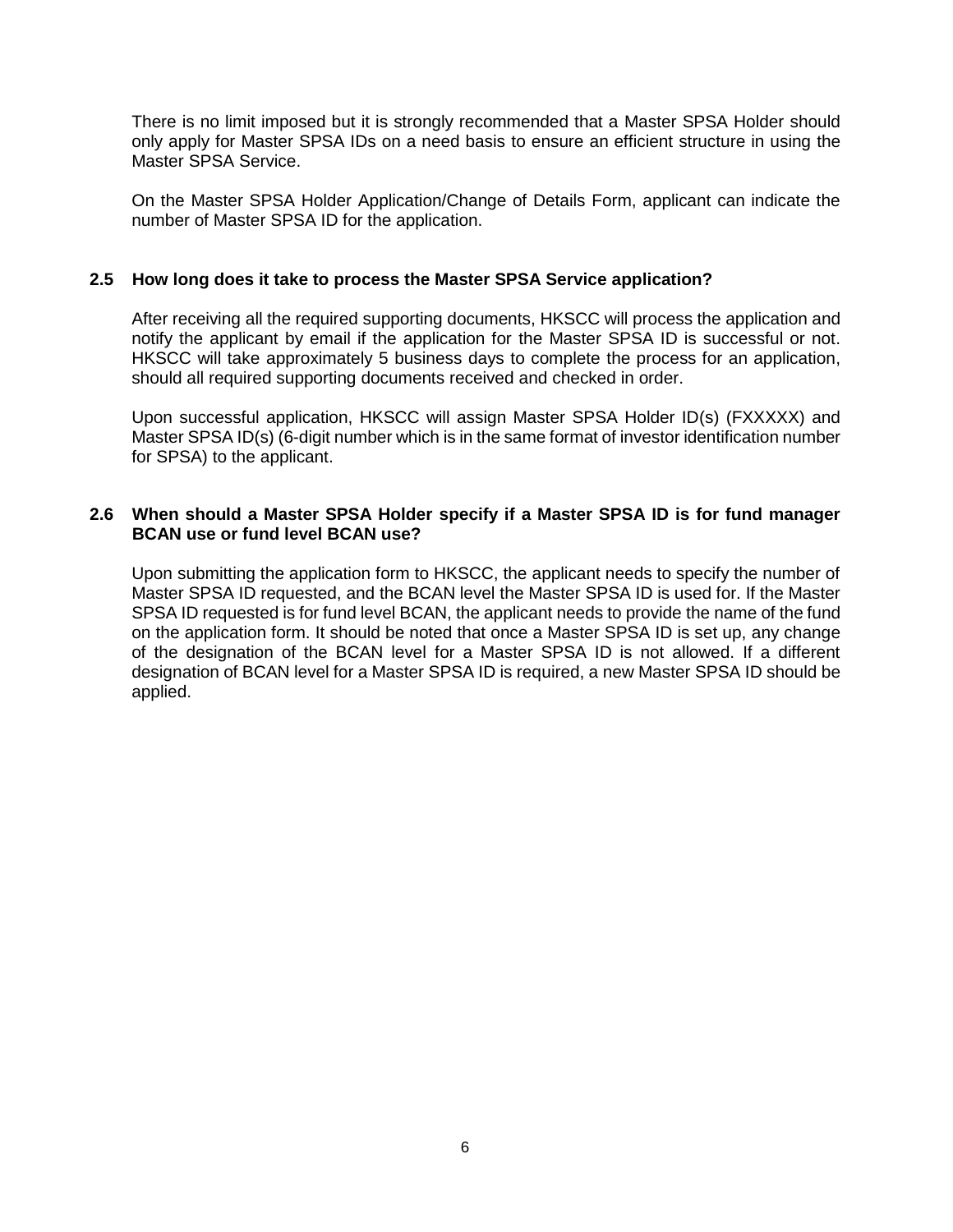# **Part 3: MAINTENANCE OF THE MASTER SPSA ID**

#### **3.1 How to set up the Master SPSA ID for use?**

Upon receiving the 6-digit Master SPSA ID, Master SPSA Holder should submit the following in order to activate the Master SPSA Service for use:

- Master SPSA ID to SPSA mapping (i.e. the existing SPSAs to be mapped to the Master SPSA ID for pre-trade checking purpose);
- Master SPSA ID to CCEP mapping (i.e. the list of CCEPs that the Master SPSA Holder designates as its executing brokers for using its Master SPSA ID for placing sell orders).

Assignment of CCEPs as the designated executing brokers on Master SPSA ID must be in place before/on the same effective date as the Master SPSA ID to SPSA mapping to ensure sell orders can be placed by the assigned CCEPs.

## **Master SPSA ID to SPSA Mapping**

## **3.2 How should a Master SPSA Holder submit the Master SPSA ID to SPSA mapping? (Updated as of 24 May 2021)**

Master SPSA Holder should submit the "Master SPSA ID to SPSA Mapping Maintenance [Request"](https://www.hkex.com.hk/-/media/HKEX-Market/Services/Next-Generation-Post-Trade-Programme/Stock-connect-User-manual/Client-Connect_Sect42_AC-7.pdf?la=en) (eService AC7) via Client Connect to HKSCC. Master SPSA Holder should submit one single form to cover all the mappings of all its underlying SPSAs opened with multiple Custodian Participants or the Non-EP GCPs to the Master SPSA ID. Master SPSA Holders should communicate with the relevant CCEPs and custodians (including global and local custodians) prior to adding/deleting any underlying SPSAs to/from the Master SPSA ID to SPSA Mapping, as well as the effective date of such addition and deletion.

## **3.3 What information is needed for setting up the Master SPSA ID to SPSA mapping? (Updated as of 17 August 2020)**

Master SPSA Holder should coordinate with the relevant Custodian Participants or the non-EP GCPs in getting the details of the SPSAs to be mapped to the Master SPSA ID. Information such as the SPSA IDs, SPSA No (an 8-digit number starting with 800NNNNN)., the email address of the corresponding Custodian Participants or the Non-EP GCPs of SPSAs involved to receive the notification on the SPSA mapping upon HKSCC's approval etc. Please refer to [AC7](https://www.hkex.com.hk/-/media/HKEX-Market/Services/Next-Generation-Post-Trade-Programme/Stock-connect-User-manual/Client-Connect_Sect42_AC-7.pdf?la=en) under Section 4.2 of Client Connect User Manual for all the information required.

## **3.4 How many SPSAs can be mapped to a Master SPSA ID?**

There is no restriction on the maximum number of SPSAs that can be mapped to a Master SPSA ID. It should be noted that a Master SPSA Holder can map SPSAs set up by different Custodian Participants to a Master SPSA ID and each SPSA can only be mapped to one Master SPSA ID. When the Master SPSA Holder starts using the Service, it is strongly recommended that it maps only one to two SPSAs per Custodian Participants or the Non-EP GCPs to its Master SPSA ID to ensure a smooth operational flow internally and with its CCEPs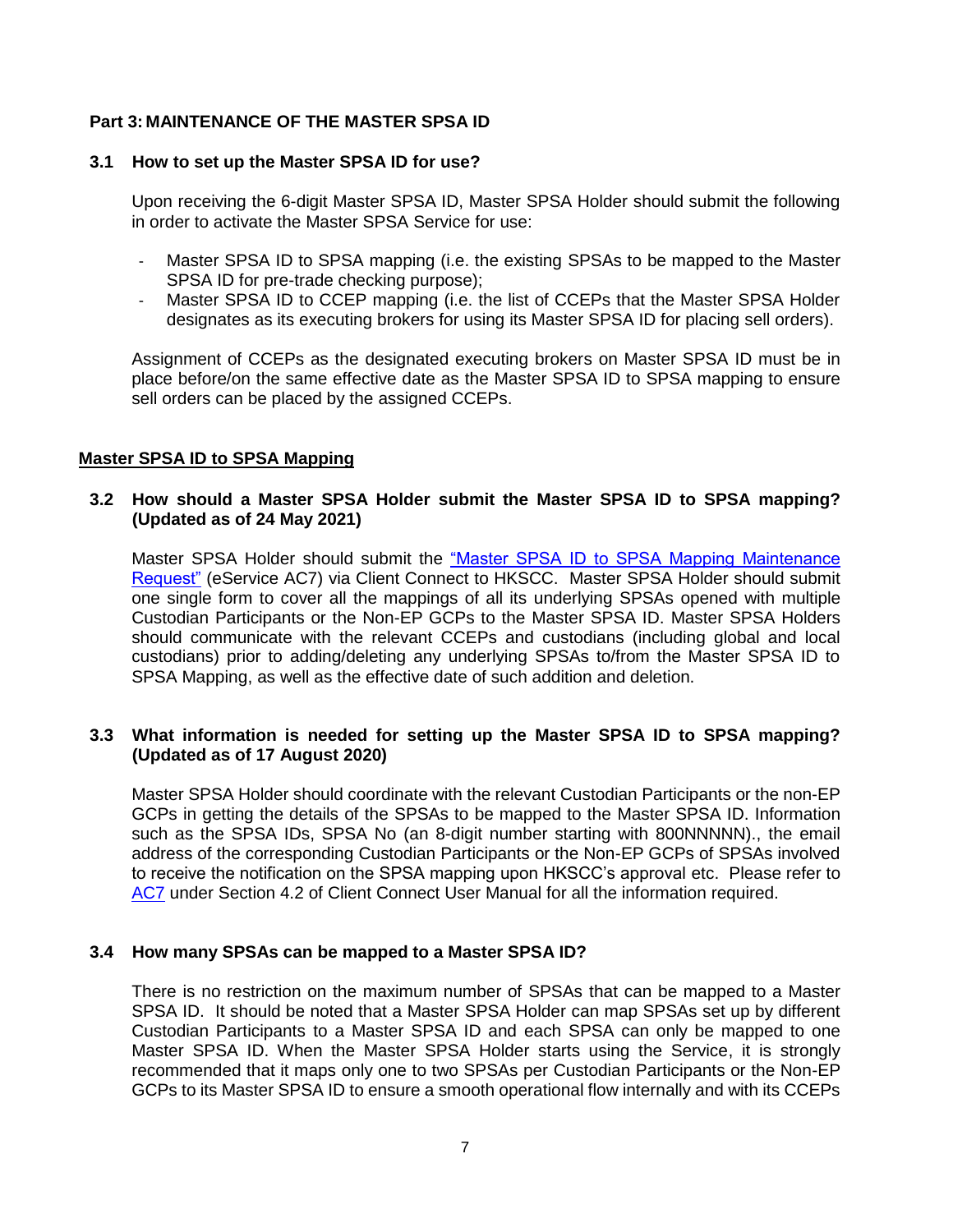and Custodian Participants or the Non-EP GCP for a short period of time before mapping all its SPSAs to the Master SPSA ID.

#### **3.5 Since a Master SPSA Holder must at all times have at least two SPSAs maintained with any custodians and a Master SPSA ID should have at least two SPSAs, what happens if only one SPSA remains after the termination of others? If so, can the Master SPSA ID continue to be used or must the individual SPSA be used instead?**

A Master SPSA ID is set up to facilitate bulk order placing across sellable balances of at least two SPSAs. If only one SPSA remains being mapped to a Master SPSA, the Master SPSA has lost its purpose. HKSCC has the discretion to terminate such Master SPSA ID. Nonetheless, unless notified by HKSCC on the termination of the Master SPSA ID, the Master SPSA ID should continue to be used instead of its underlying SPSA.

#### **3.6 Can a Master SPSA Holder map those SPSAs that are not owned and maintained by it directly but instead by its subsidiaries and/or affiliates of the same parent company?**

Subject to the requirements set out in [Q1.4,](#page-2-0) it is up to the Master SPSA Holder to map SPSAs that are owned or maintained by its subsidiaries or affiliates so long as it has an agreement in place among themselves, such that the Master SPSA Holder is authorised by such subsidiaries and/or affiliates to map and manage such SPSAs. In any event, the Master SPSA Holder shall be liable and take full legal responsibilities in respect of the use of the Master SPSA Service under its Master SPSA ID.

#### **3.7 Can an SPSA which can be maintained or operated by multiple investment managers and the like be mapped to a Master SPSA ID? (Updated as of 24 May 2021)**

A Master SPSA ID can only be owned by one Master SPSA Holder. In the case where an SPSA is operated by multiple investment managers, the relevant SPSA may not be mapped to a Master SPSA ID unless it will no longer be operated by the other investment managers. Otherwise Investment managers are advised to continue using the existing SPSA framework to maintain or operate such SPSA. In order to ensure that the SPSAs to be mapped to a Master SPSA are not operated by multiple investment managers, prior to mapping the SPSAs to a Master SPSA ID, a Master SPSA Holder must communicate the relevant global custodians and/or asset owner(s) regarding their intention of using the Master SPSA Service and confirm with them that each SPSA to be mapped is exclusively managed by the Master SPSA Holder and not assigned to multiple investment managers.

Since HKSCC does not have any information on the ownership of SPSA, the Master SPSA Holder should ensure the accuracy and correctness of all SPSA mappings and be responsible for all errors, omissions or inaccuracies.

## **3.8 What are the roles of the Custodian Participant or the Non-EP GCP of the underlying SPSAs which are mapped to the Master SPSA ID?**

A Custodian Participant or non-EP GCP may offer support to the Master SPSA Holder or global custodian (if applicable) by providing the relevant SPSA ID and SPSA No. (8-digit number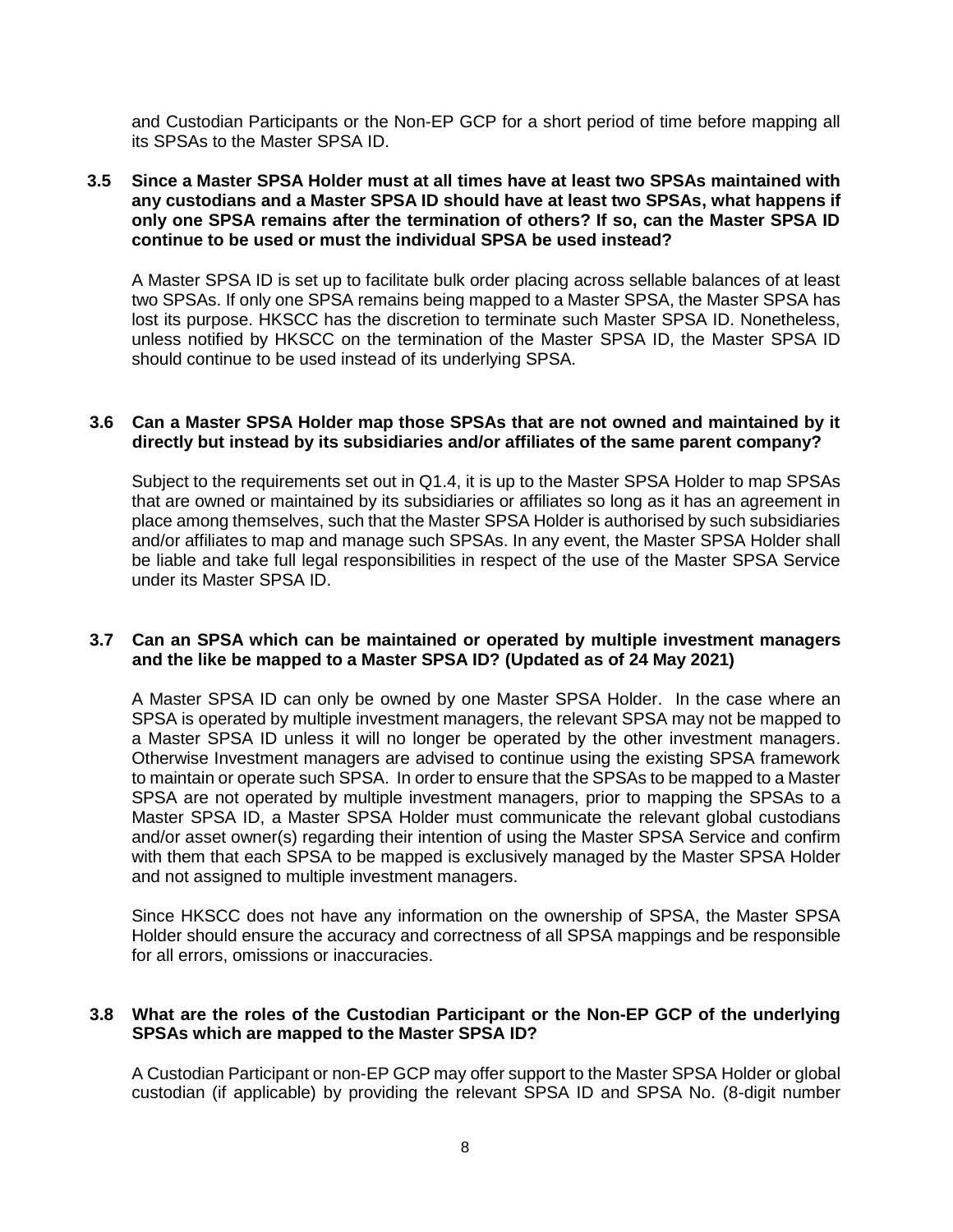starting with 800NNNNN) in case the Master SPSA Holder submits a request to map/unmap one or multiple SPSAs of the relevant Custodian Participant or non-EP GCP to/from a Master SPSA ID. Upon approval by HKSCC on the submitted mapping request, the relevant Custodian Participant or non-EP GCP will be notified by email by HKSCC, with the list of SPSAs (including SPSA IDs and SPSA No) being mapped in the request. Whenever they deem necessary, they should seek clarification from its client.

Where the individual SPSAs are opened through a network of multiple market participants including Custodian Participant, or non-EP GCPs, the Master SPSA Holder could obtain the required SPSA information through their relevant contracting party, as required.

## **Master SPSA ID to CCEP Mapping**

## **3.9 How to submit the Master SPSA ID to CCEP mapping? (Updated as of 17 August 2020)**

Master SPSA Holder should submit the "Master SPSA ID & Designated Executing Broker Mapping Maintenance Request" via Client Connect [eService \(AC8\)](https://connect-am.hkex.com.hk/openam/XUI/?realm=/eu&forward=true&spEntityID=https://connect.hkex.com.hk:443&goto=/SSORedirect/metaAlias/eu/idp?ReqID%3D_eff9bf8f-dbb5-45f9-b89c-0b825f72a7a7%26index%3Dnull%26acsURL%3D%26spEntityID%3Dhttps://connect.hkex.com.hk:443%26binding%3Durn:oasis:names:tc:SAML:2.0:bindings:HTTP-POST&AMAuthCookie=#login/) for CCEPs it intends to assign to place orders of the Master SPSA ID.

## **3.10 How many CCEPs can be mapped to a Master SPSA ID?**

A minimum of one and a maximum of 20 CCEPs can be assigned as the designated executing brokers for the Master SPSA ID.

As one Master SPSA Holder can apply for more than one Master SPSA ID, the same CCEP(s) can be designated for all or some of its Master SPSA IDs.

#### **3.11 What is the relationship between the CCEP mapping of the Master SPSA ID and that of its underlying SPSAs?**

Master SPSA Holder should note that CCEPs previously assigned as "designated executing brokers" to the underlying SPSAs will not have their status automatically assigned to the Master SPSA ID. It is up to the Master SPSA Holder to assign the same or different CCEPs as its designated executing brokers to its Master SPSA ID based on its business needs.

Once the Master SPSA Holder's application to delete its Master SPSA ID is approved and effective, the original CCEP mappings assigned to the underlying SPSAs will resume.

## **3.12 What information is needed for setting up the Master SPSA ID to CCEP mapping? (Updated as of 17 August 2020)**

Master SPSA Holder should coordinate with the CCEP in the designated executing broker assignment for the Master SPSA ID and provide the information needed on the mapping, including the Exchange Participant ID of the CCEP, endorsement from the CCEP and the contact details of the CCEP as specified in the Client Connect eService. Please refer to section 4.2 of the Client Connect User Manual for ["Master SPSA ID & Designated Executing Broker](https://www.hkex.com.hk/-/media/HKEX-Market/Services/Next-Generation-Post-Trade-Programme/Stock-connect-User-manual/Client-Connect_Sect42_AC-8.pdf?la=en)  [Mapping Maintenance Request"](https://www.hkex.com.hk/-/media/HKEX-Market/Services/Next-Generation-Post-Trade-Programme/Stock-connect-User-manual/Client-Connect_Sect42_AC-8.pdf?la=en) for details.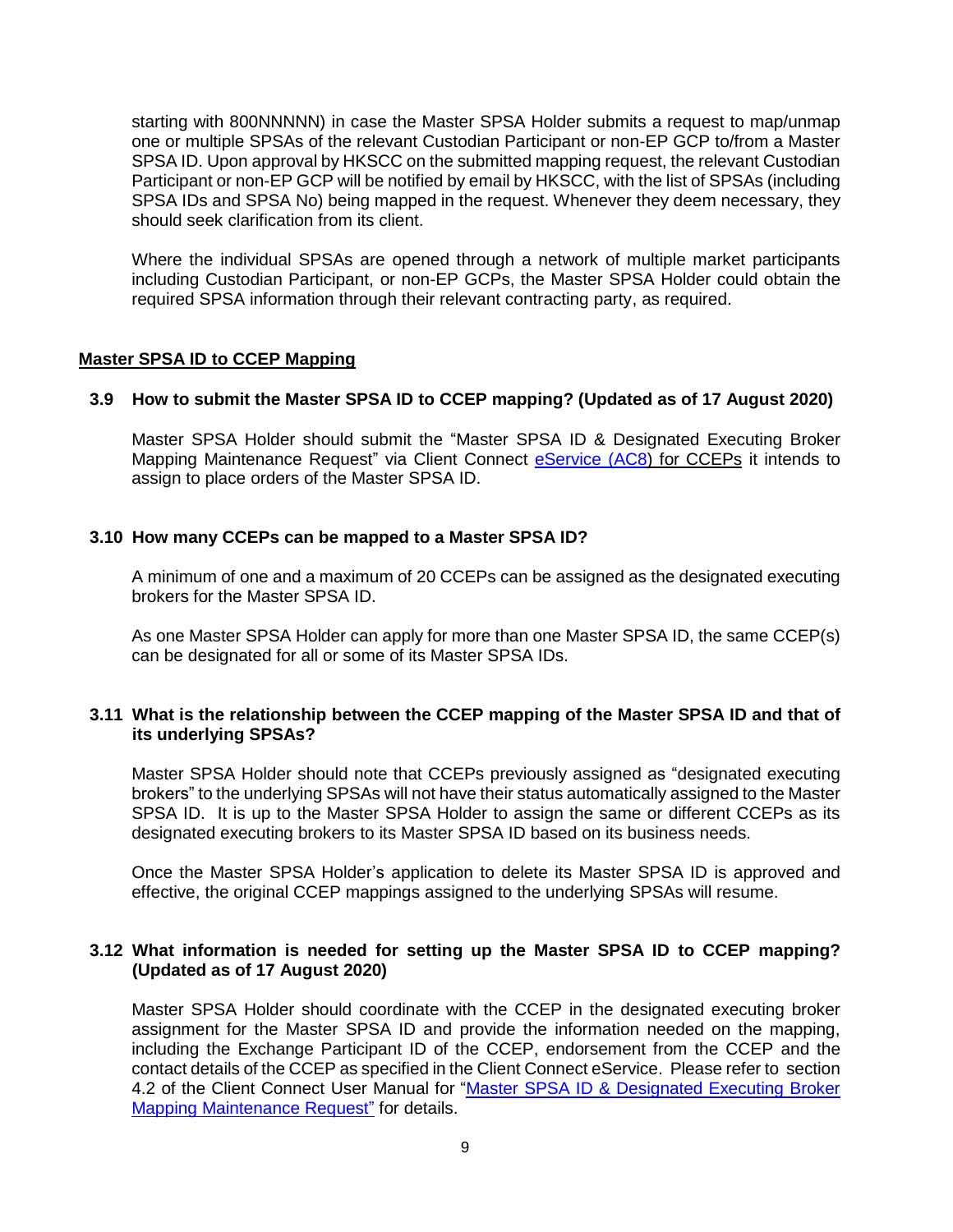## **3.13 What are the responsibilities of the CCEPs which are mapped to the Master SPSA ID? (Updated as of 17 August 2020)**

The relevant CCEPs will need to endorse the "Master SPSA ID & Designated Executing Broker Mapping Maintenance Request" through the Client Connect eService to confirm the information in the mapping to be accurate and correct. Once the mapping requests are approved, each relevant CCEP will receive a notification email, and the confirmed effective date is recorded in the eService on Client Connect.

# **3.14 Can the mapping of SPSAs/assignment of CCEPs to the Master SPSA ID be changed after set-up? (Updated as of 17 August 2020)**

Master SPSA Holder may change or remove mapping or assignment of CCEPs and/or SPSAs by submitting changes request using the Client Connect eService ["Master SPSA ID &](https://www.hkex.com.hk/-/media/HKEX-Market/Services/Next-Generation-Post-Trade-Programme/Stock-connect-User-manual/Client-Connect_Sect42_AC-8.pdf?la=en)  [Designated Executing Broker Mapping Maintenance Request"](https://www.hkex.com.hk/-/media/HKEX-Market/Services/Next-Generation-Post-Trade-Programme/Stock-connect-User-manual/Client-Connect_Sect42_AC-8.pdf?la=en) and/or ["Master SPSA ID to](https://www.hkex.com.hk/-/media/HKEX-Market/Services/Next-Generation-Post-Trade-Programme/Stock-connect-User-manual/Client-Connect_Sect42_AC-7.pdf?la=en)  [SPSA Mapping Maintenance Request"](https://www.hkex.com.hk/-/media/HKEX-Market/Services/Next-Generation-Post-Trade-Programme/Stock-connect-User-manual/Client-Connect_Sect42_AC-7.pdf?la=en) respectively.

## **3.15 How long does it take to set up/change a mapping of the Master SPSA ID with a CCEP/SPSA?**

A request for setting up/removing mapping of a Master SPSA ID with an SPSA/CCEP will only be processed after all required information and endorsement are obtained.

On the SPSA mapping, Master SPSA Holder can indicate a future effective date (5 business days or more) for assignment or change in assignment of the SPSAs to the Master SPSA ID.

On the CCEP mapping (the assignment of CCEPs to a Master SPSA ID), Master SPSA Holder must indicate a future effective date (5 CSC trading days <sup>2</sup>or more) of the designation or change in designation

Save in exceptional cases, the process will be completed within 5 CSC trading days or 5 business days as the case may be, and the Master SPSA Holder shall be notified of the result afterwards. The notification will also specify the effective date of the Master SPSA ID to SPSA mapping or Master SPSA ID to CCEP mapping, as the case may be.

# **3.16 How to delete the Master SPSA ID or terminate the Master SPSA Service?**

To delete a Master SPSA ID, the Master SPSA Holder should submit the "Master SPSA Holder Application/Change of Details Form" which will take 5 business days to process. All the corresponding mappings with the SPSAs and CCEPs of the Master SPSA ID will be removed.

Master SPSA Holder shall give one-month prior notice to HKSCC to terminate the Master SPSA Service using the ["Notice of Termination as a Master SPSA Holder".](https://www.hkex.com.hk/-/media/HKEX-Market/Mutual-Market/Stock-Connect/Reference-Materials/Master-SPSA-Service/Notice_of_Termination_as_a_Master_SPSA_Holder.pdf?la=en) All the corresponding

 $\ddot{\phantom{a}}$ 

<sup>2</sup> Refer to Rules of the Exchange, Chapter 1, Interpretation [https://www.hkex.com.hk/-/media/HKEX-Market/Services/Rules-and-Forms-and-](https://www.hkex.com.hk/-/media/HKEX-Market/Services/Rules-and-Forms-and-Fees/Rules/SEHK/Securities/Rules/Chap_1_eng.pdf?la=en)[Fees/Rules/SEHK/Securities/Rules/Chap\\_1\\_eng.pdf?la=en](https://www.hkex.com.hk/-/media/HKEX-Market/Services/Rules-and-Forms-and-Fees/Rules/SEHK/Securities/Rules/Chap_1_eng.pdf?la=en)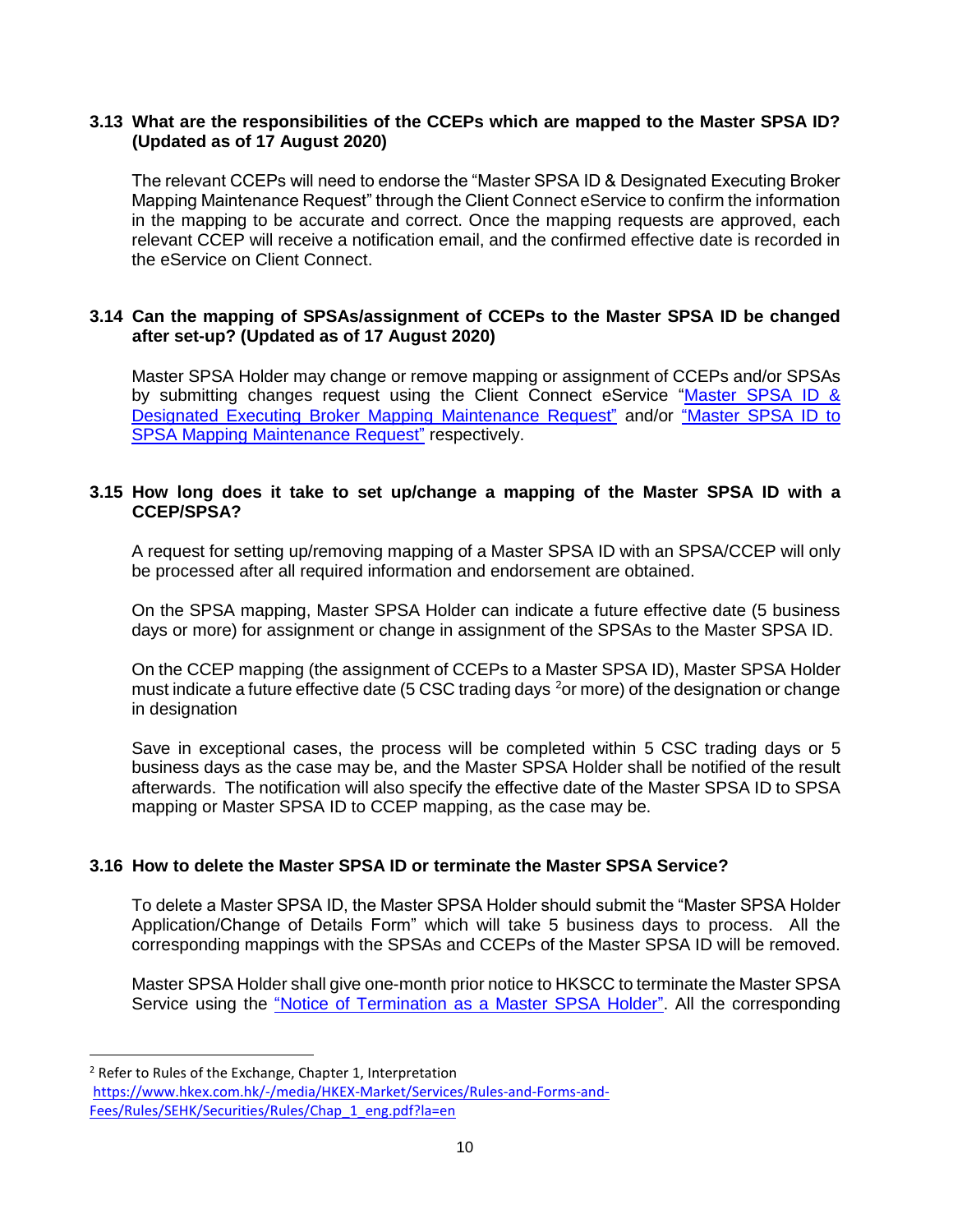mappings with the SPSAs and CCEPs of all the Master SPSA IDs maintained by the Master SPSA Holder will be removed immediately after termination.

## **3.17 As HKSCC would remove a CCEP /SPSA Mapping if the CCEP is being ceased as a CCEP in terms of trading status or an SPSA account is being deleted, would there be any notices given to the Master SPSA Holder or the relevant CCEPs?**

As stated in the Terms and Conditions, HKSCC would remove the relevant mappings under these situations without prior notice. However, subsequent notice to the Master SPSA Holder and/or CCEPs will be provided.

#### **3.18 How can Master SPSA Holder check the effective mapping of the Master SPSA ID with the underlying SPSAs and CCEPs?**

Master SPSA Holder will receive notification for the effective date of the mapping of the Master SPSA ID with the underlying SPSAs and CCEPs. For the effective SPSA mapping with a Master SPSA ID, Master SPSA Holder may refer to the Day-begin Sellable Balance Report provided by HKSCC. However, there is no report available to show the effective CCEP mapping. In any case, Master SPSA Holder should maintain their own record for tracking purpose.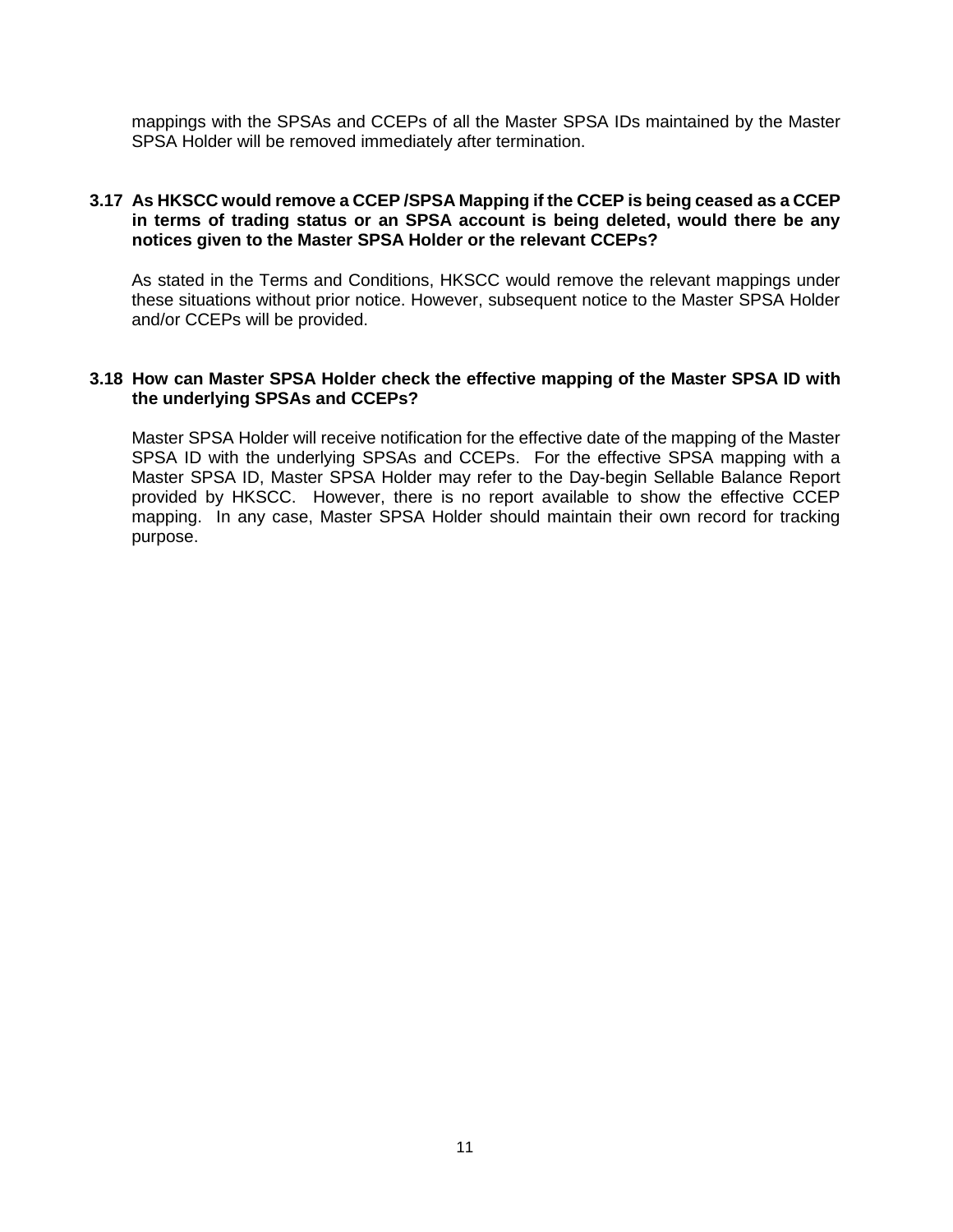## **Part 4: TRADING**

 $\ddot{\phantom{a}}$ 

## **4.1 Is pre-allocation to CCEP required under the Master SPSA Service?**

Pre-allocation from the Master SPSA Holder (i.e. fund managers) to CCEPs is a requirement for the use of Master SPSA Service. CCEPs should ensure that they have received preallocation instructions from the Master SPSA Holder in respect of the relevant China Connect Securities before inputting a Master SPSA order into the CSC. It refers to a breakdown of the sell quantity per SPSA provided to CCEPs by Master SPSA Holder prior to trade. In the case where a sell trade of a Master SPSA Holder fails to be settled and where the short CCCP does not possess other source of information to identify the relevant SPSAs, pre-allocation information can serve as a reference to determine which SPSA(s) should be used for the sellable balance adjustment. Same as today, the actual shareholdings in the corresponding SPSAs will remain unchanged after the sellable balance adjustment has been conducted by the short CCCPs. It should be noted that the pre-allocation information provided in this manner is for CCEP/CCCP's reference only and must not be used or viewed as the post-trade allocation provided by Master SPSA Holder for settlement purpose.

## **4.2 How will the pre-trade checking process be carried out at Master SPSA ID level?**

Before market opens, CCASS will take a snapshot of the China Connect Securities holdings under each underlying SPSAs linked to a Master SPSA ID and aggregate such holdings to CSC, i.e. the sellable balance of the Master SPSA ID to perform pre-trade checking.

When the CCEP inputs such sell order from Master SPSA Holder, it should input the Master SPSA ID with the sell order. Prior to sending the sell order to the relevant China Connect Market<sup>3</sup> for execution, CSC will verify whether the CCEP is a designated broker for the Master SPSA ID and whether that Master SPSA ID of the Master SPSA Holder has sufficient holdings.

Similar to SPSA, if the sell order passes the checking, it will be routed to the respective China Connect Market; otherwise it will be rejected. The post trade operational flow would be exactly the same as the current SPSA model. A Master SPSA Holder will only need to instruct its Custodian Participants or non-EP GCP to transfer the relevant China Connect Securities from its SPSA to its designated broker's account after execution and not before placing the sell order.

#### **4.3 What are the responsibilities of the CCEPs who receive the instructions from a Master SPSA Holder to sell China Connect Securities held in SPSAs mapped by a Master SPSA ID?**

Before inputting a Master SPSA ID order into the CSC, a CCEP should ensure that:

- the Master SPSA ID belongs to the Master SPSA Holder;
- it has been authorised to execute the sale of China Connect Securities in the specified Master SPSA ID on behalf of the Master SPSA Holder;
- the Master SPSA Holder has sent it pre-allocation of the respective SPSAs for the sell orders; and

<sup>&</sup>lt;sup>3</sup> Refer to Rules of the Exchange, Chapter 1, Interpretation [https://www.hkex.com.hk/-/media/HKEX-Market/Services/Rules-and-Forms-and-](https://www.hkex.com.hk/-/media/HKEX-Market/Services/Rules-and-Forms-and-Fees/Rules/SEHK/Securities/Rules/Chap_1_eng.pdf?la=en)[Fees/Rules/SEHK/Securities/Rules/Chap\\_1\\_eng.pdf?la=en](https://www.hkex.com.hk/-/media/HKEX-Market/Services/Rules-and-Forms-and-Fees/Rules/SEHK/Securities/Rules/Chap_1_eng.pdf?la=en)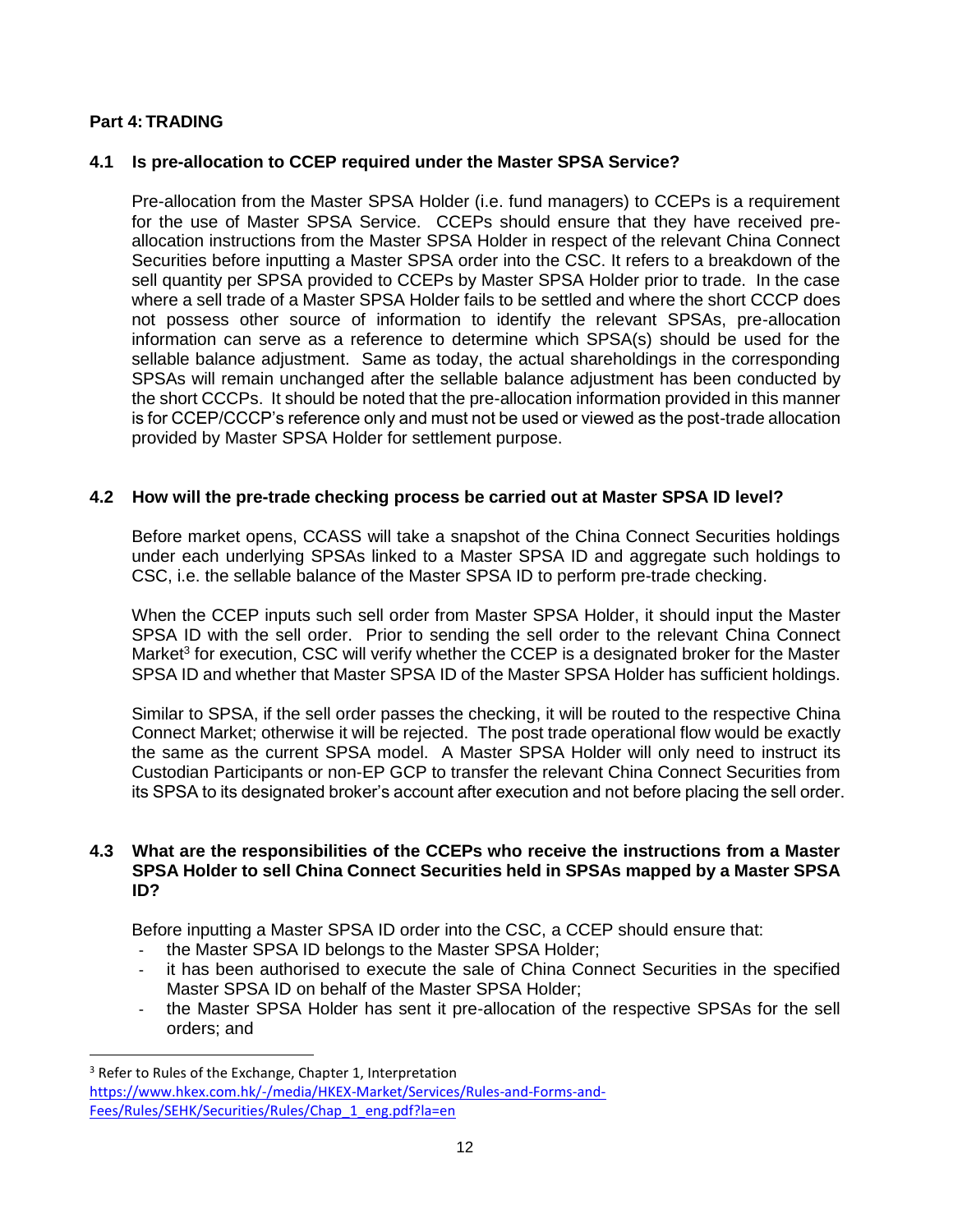it has received confirmation from the Master SPSA Holder or has advised the Master SPSA Holder to ensure that there are sufficient China Connect Securities held in SPSAs mapped in the Master SPSA ID to settle the delivery obligations on the settlement day and, if the Master SPSA ID order is executed, the relevant China Connect Securities will be delivered to it or its GCP, as the case may be, for settlement.

For short selling, before inputting the Master SPSA ID order into the CSC, a CCEP, where acting for the account of a Master SPSA Holder, should have required the Master SPSA Holder to confirm that the borrowed short selling securities are held in the relevant SPSAs mapped by a Master SPSA ID.

## **4.4 What will happen when the Master SPSA ID is not assigned with any CCEP but the mappings with underlying SPSAs are effective?**

Master SPSA ID must be assigned with at least one CCEP as the designated broker so that sell orders can be placed with the Master SPSA ID. In the case that there is no effective CCEP to Master SPSA ID mapping, the sellable balances of the underlying SPSAs will not be aggregated to the Master SPSA ID. In such case, Master SPSA Holder should inform the CCEPs designated to the SPSAs to use SPSA IDs for placing buy and sell orders instead.

## **4.5 Can SPSA ID be used for placing sell orders after the Master SPSA ID is effective?**

During the day-begin process, the sellable balances of the underlying SPSAs will be aggregated to the Master SPSA ID. Sellable balances of the underlying SPSAs mapped to the Master SPSA ID will be set as zero in the pre-trade checking snapshot. Therefore, Master SPSA ID must be used to place sell orders for pre-trade checking purpose. Master SPSA Holder should notify the designated CCEPs to use the Master SPSA ID for placing sell order, or else the order will be rejected if SPSA ID is used.

#### **4.6 Will day-end trade file be provided for Master SPSA ID?**

Currently, there is a day-end SPSA trade file ("Trade File of SPSA" in CCASS) which can be downloaded by Custodians and non-EP GCPs. This report will still be available. However, trade details related to Master SPSA ID will not be shown in this CCASS report.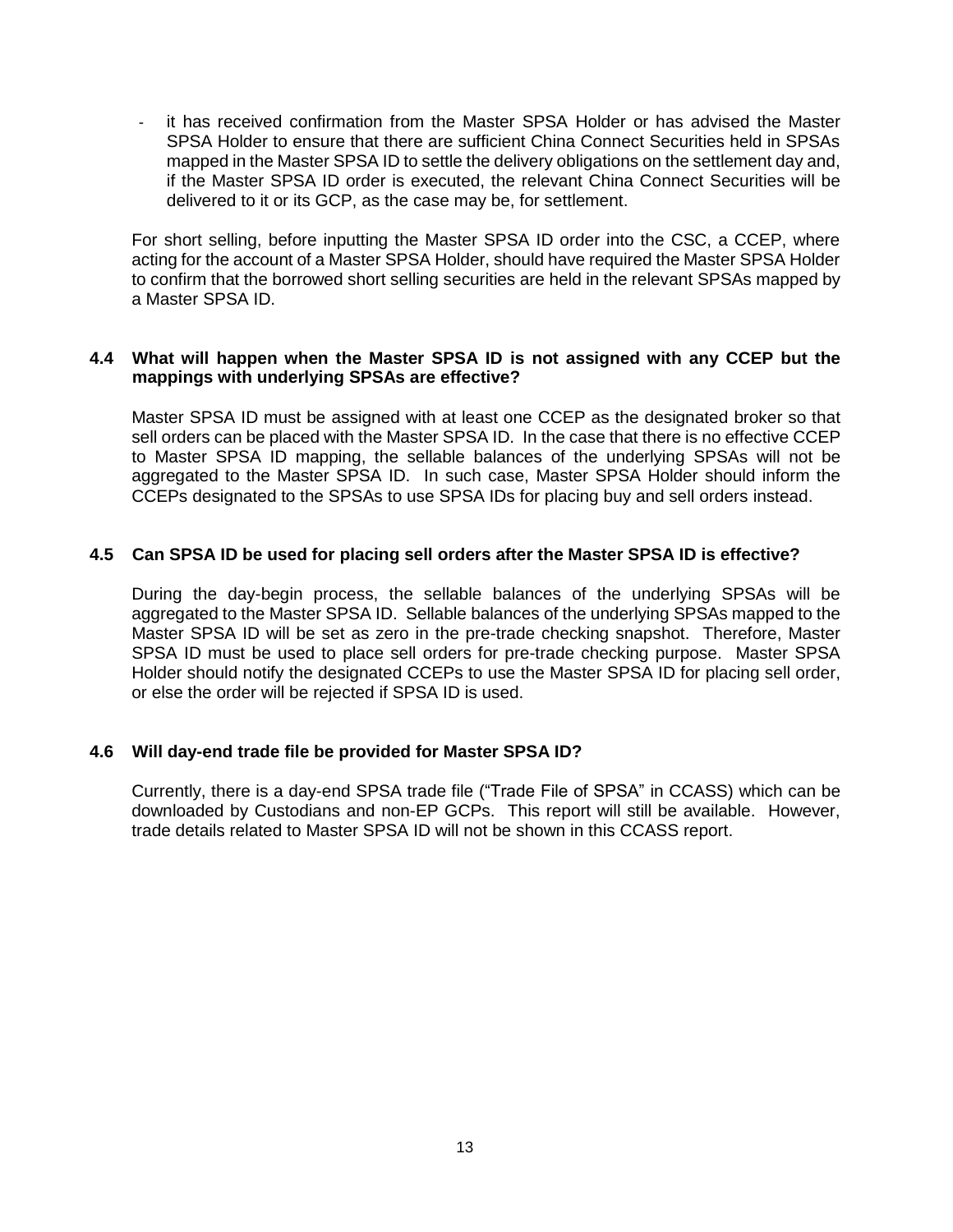# **Part 5: CLEARING AND SETTLEMENT**

## **5.1 What is the difference in settlement between SPSA trades and Master SPSA ID trades?**

Master SPSA Service is introduced to facilitate the pre-trade checking of sell orders at an aggregate level and the calculation of average price in Northbound trading. Since it is used purely for pre-trade checking, the existing settlement arrangement in place for SPSAs will not be affected. Trades executed via Master SPSA will be settled per current individual SPSA post-trade settlement procedure as stock holdings will still be maintained at respective SPSAs. Per existing practice, Custodian Participants or non-EP GCPs will still need to arrange settlement instructions with the corresponding CCCPs to transfer the China Connect Securities from the relevant SPSAs to the relevant CCCPs for CCASS Continuous Net Settlement ("CNS").

## <span id="page-13-0"></span>**5.2 What actions need to be taken in the case of SPSA Delivery Failure related to a Master SPSA ID?**

If a SPSA Delivery Failure occurs after a sell order is executed under a Master SPSA ID in respect of any China Connect Securities, the CCCP responsible for the settlement of the resulting trade shall follow the current arrangement for SPSA Delivery Failure<sup>4</sup> to make a request to HKSCC to adjust, for the purpose of pre-trade checking:

- where applicable, its sellable balance,
- the sellable balance of the relevant Master SPSA Holder's SPSA, and
- where applicable, the sellable balance of the SPSA of any other client for whom the CCCP is responsible for clearing and settling a buy trade in the same China Connect Securities on the same CSC trading day and the delivery of the relevant quantity of the China Connect Securities to the SPSA of such client is affected by the SPSA Delivery Failure.

CCCP will need to have the underlying SPSA ID, stock code and quantity for adjustment to adjust the sellable balance in the event of SPSA Delivery Failure under a Master SPSA ID. Please note that there will be no separate mechanism to adjust sellable balance at the Master SPSA ID level as stock holdings will still be maintained at respective SPSAs.

## <span id="page-13-1"></span>**5.3 What action will be taken if the Master SPSA Holder fails to identify or correctly instruct the responsible SPSAs for settling the short stock positions?**

In an unlikely event that the Master SPSA Holder executing sell trades in China Connect Securities through a Master SPSA ID fails to identify or correctly instruct the responsible SPSAs for settling the short stock positions, HKSCC has the sole discretion to reduce the sellable balances of the relevant China Connect Securities with respect to the SPSA Delivery Failure or all relevant China Connect Securities of that Master SPSA ID to zero on the next CSC trading day or such other period as HKSCC may from time to time determine. Master SPSA Holder should rectify the failure and settle the outstanding position as soon as possible with the Custodian Participants and/or the CCCPs in order to resume the trading of the relevant China Connect Securities under the Master SPSA ID.

 $\ddot{\phantom{a}}$ 

<sup>4</sup> Refer to CCASS Operational Procedures, Section 10A.7A

[https://www.hkex.com.hk/-/media/HKEX-Market/Services/Rules-and-Forms-and-Fees/Rules/HKSCC/Operational-](https://www.hkex.com.hk/-/media/HKEX-Market/Services/Rules-and-Forms-and-Fees/Rules/HKSCC/Operational-Procedures/SEC10A.pdf?la=en)[Procedures/SEC10A.pdf?la=en](https://www.hkex.com.hk/-/media/HKEX-Market/Services/Rules-and-Forms-and-Fees/Rules/HKSCC/Operational-Procedures/SEC10A.pdf?la=en)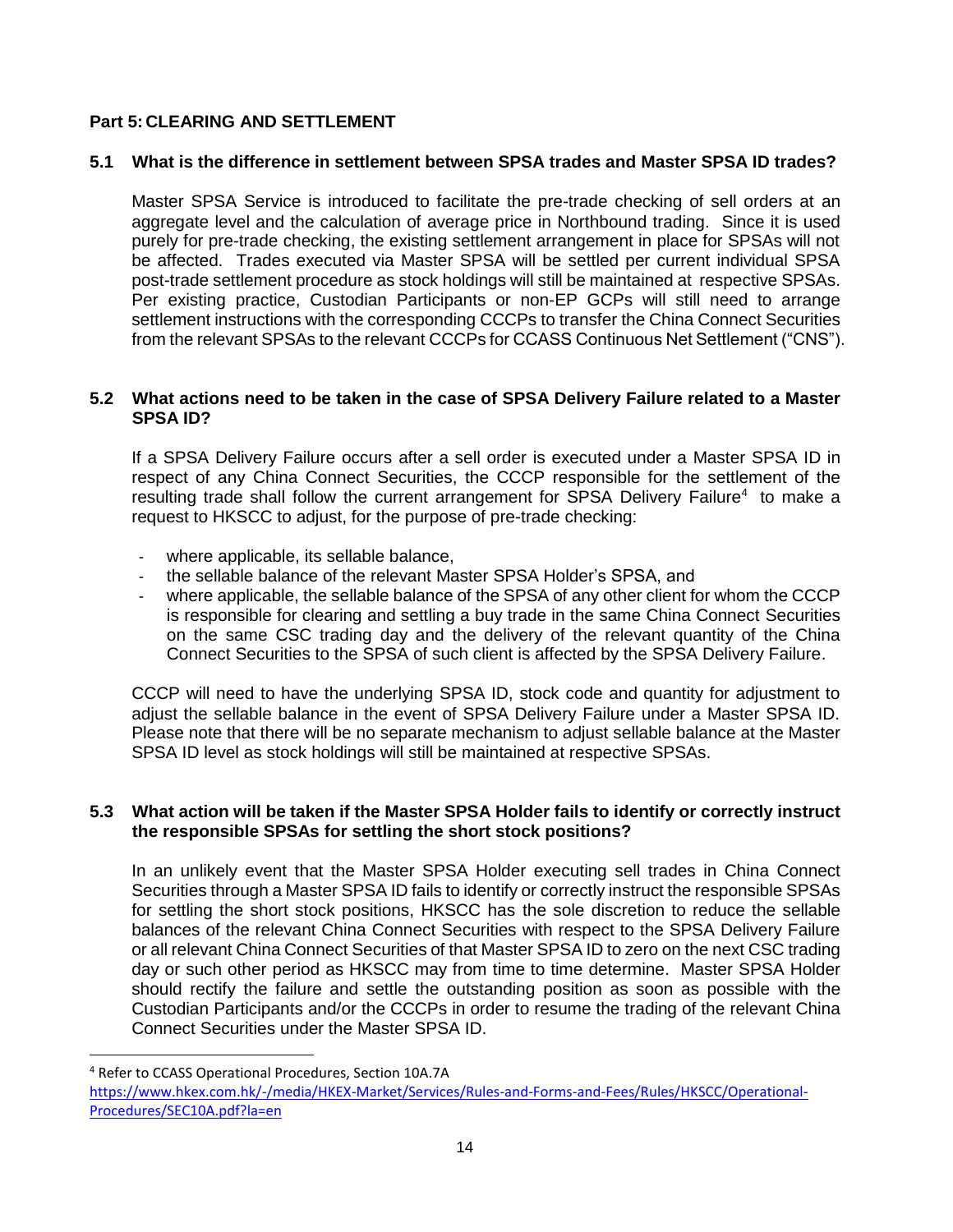# **Part 6: REPORTS**

## **6.1 Will Master SPSA Holder know the sellable balance of the Master SPSA ID?**

A Day-begin Sellable Balance Report will be provided to Master SPSA Holders via an online access platform, iRAP. The Report will be available daily before market open. The Report will show the sellable balance of each Master SPSA ID assigned to such Master SPSA Holder together with the pre-aggregated balances for each SPSA mapped to that Master SPSA ID. Since the Report is for the Master SPSA Holders' reference only, Master SPSA Holders should ensure they have appropriate systems, arrangements and procedures in place with their CCEPs and Custodian Participants to conduct allocations and settlement.

## **6.2 How can Master SPSA Holder receive the Day-begin Sellable Balance Report?**

The Day-begin Sellable Balance Report can be downloaded via iRAP. Master SPSA Holder should submit the ["Registration Form for Internet Report Access Platform](https://www.hkex.com.hk/-/media/HKEX-Market/Mutual-Market/Stock-Connect/Reference-Materials/Master-SPSA-Service/Registration_Form_for_Internet_Report_Access_Platform_(iRAP).pdf?la=en) (iRAP)" for account set-up. Along with the completed application form, Master SPSA Holder should also provide the Secure Shell (SSH) public key with SSH key fingerprint for account logon (force-renewal every 2 years), Pretty Good Privacy (PGP) public key with PGP key fingerprint for report file encryption (no force-renewal) and the public IP addresses.

After receiving all required information and files for the application, it will take 5 business days for creating the account. Notification will be sent upon successful account creation.

Technical guide for setting up the iRAP user account and information of Day-begin Sellable Balance Report can be found [here.](https://www.hkex.com.hk/-/media/HKEX-Market/Mutual-Market/Stock-Connect/Reference-Materials/Master-SPSA-Service/HKSCC_Internet_Report_Access_Platform_(iRAP)_Technical_Guide.pdf?la=en)

## **6.3 Does the Day-begin Sellable Balance Report intend to supersede the individual custodian holdings reports? Under what circumstances will the aggregated sellable balance of the underlying SPSA of a Master SPSA ID differ from the stock holdings of the underlying SPSAs mapped?**

The Day-begin Sellable Balance Report is a new report and does not intend to supersede the individual custodian holdings reports or other reports as maintained or received by the Master SPSA Holder. The Day-begin Sellable Balance Report shows the sellable balance of the underlying SPSAs which are mapped to the Master SPSA ID as per day-begin records maintained in CCASS at that CSC trading day. Sellable balances of SPSAs are the same as the stock holdings of the SPSAs except when sellable balances are adjusted as a result of circumstances described in [5.2](#page-13-0) and [5.3](#page-13-1) above, in which cases adjusted sellable balances will be shown for those affected SPSAs and thereby the aggregate sellable balance of Master SPSA ID will be reflected accordingly.